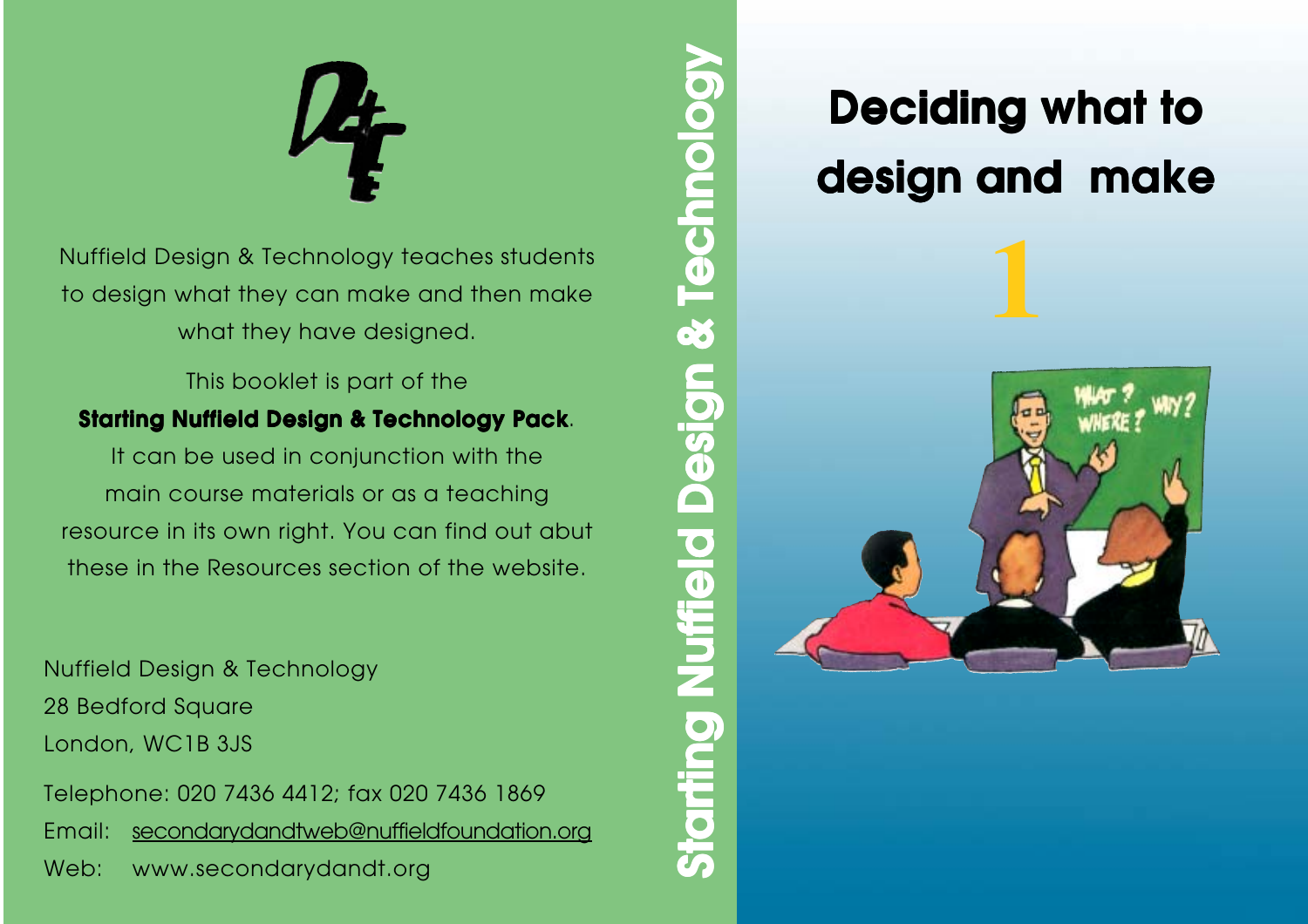Addison Wesley Longman Ltd Edinburgh Gate, Harlow, Essex CM20 2JE, England And Associated Companies throughout the World

**Project director:**

Dr David Barlex

#### **Learning Support Advisory Group:**

Ken Bonham, Gary Brown, Wendy Busutti, Mike Chalk, Mary Evans, Norma Freeman, Wendy Halls, Steve Rimmel, Bryan Whalley, Pat Whitby and Josephine Winter

© Nuffield Foundation 1997 the right of the authors to be identified as the authors of this Work has been asserted by them in accordance with the Copyright, Designs and Patents Act of 1988.

ISBN 0582 32012 7

First published 1997 Design by Linda Males Produced by Longman Asia Limited, Hong Kong. NPCC/01

#### **Physical needs Physical needs**

our need for warmth, food and drink, comfort and exercise

#### **Intellectual needs Intellectual**

our need for new thoughts and ideas

#### **Emotional needs Emotional needs**

our need for feeling safe and cared for

#### **Social needs Social**

our need to have relationships with other people

#### **interview**

a question and answer session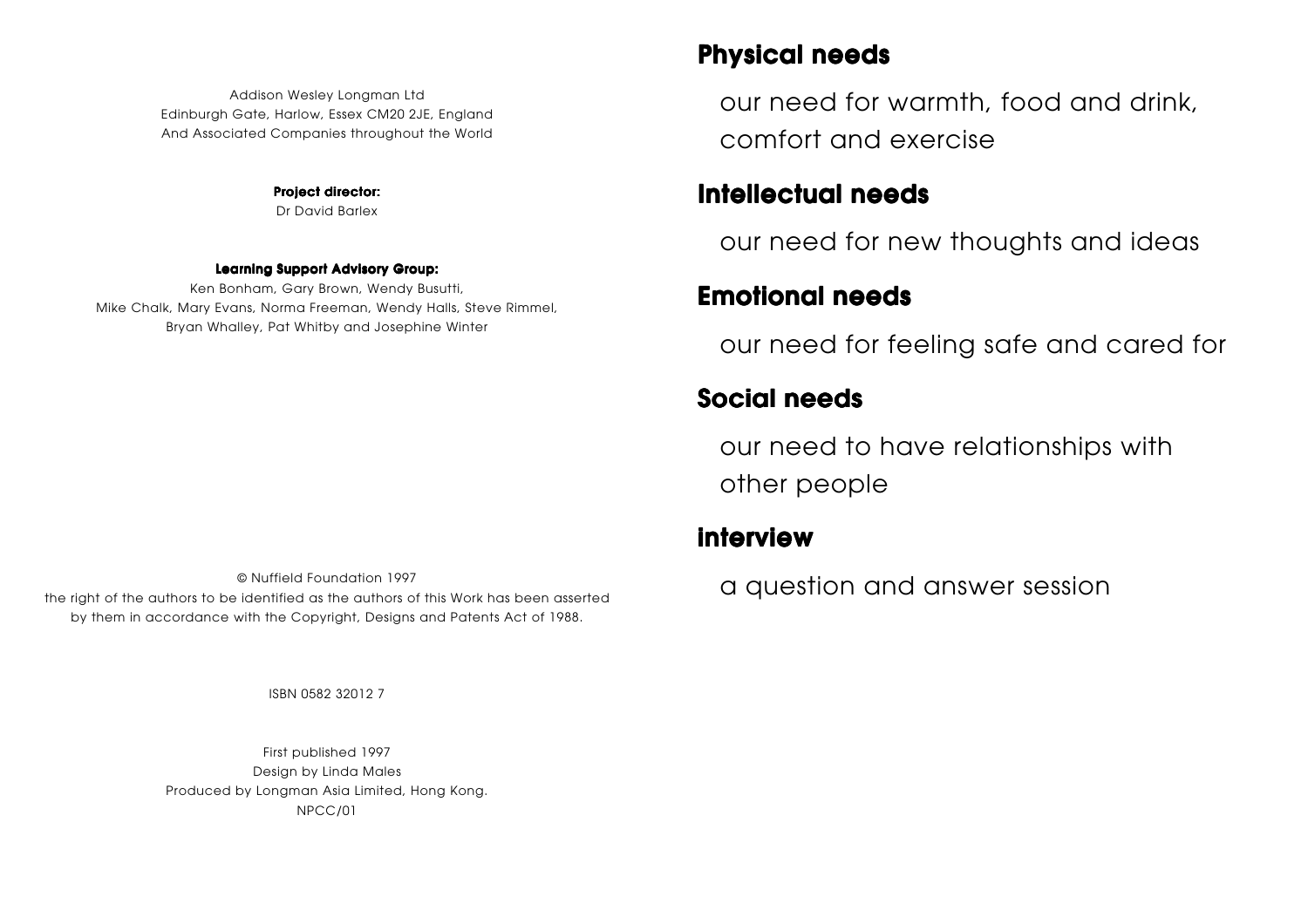### **Key words Key**

### **design brief design brief**

a summary of the aims of your design and the kind of product that is needed

#### **specification**

a statement describing what a product has to do, what it has to look like and other requirements

#### **brainstorming**

a way for a group of people to think of lots of ideas quickly

#### **attribute analysis attribute**

a way of describing a product so that you can develop new designs for that product

#### **products products**

the things we use

### **Needs and Wants**

The first step when you are deciding what to design and make is to think about what people need and what they want — people 's needs and wants are not always the same! You can do this in a number of ways.

### **Class discussion Class**



Talk about the needs and wants people have.

When you are thirsty you NEED a drink.

But you might say, 'I WANT a coke'.

Needs and wants aren't the same.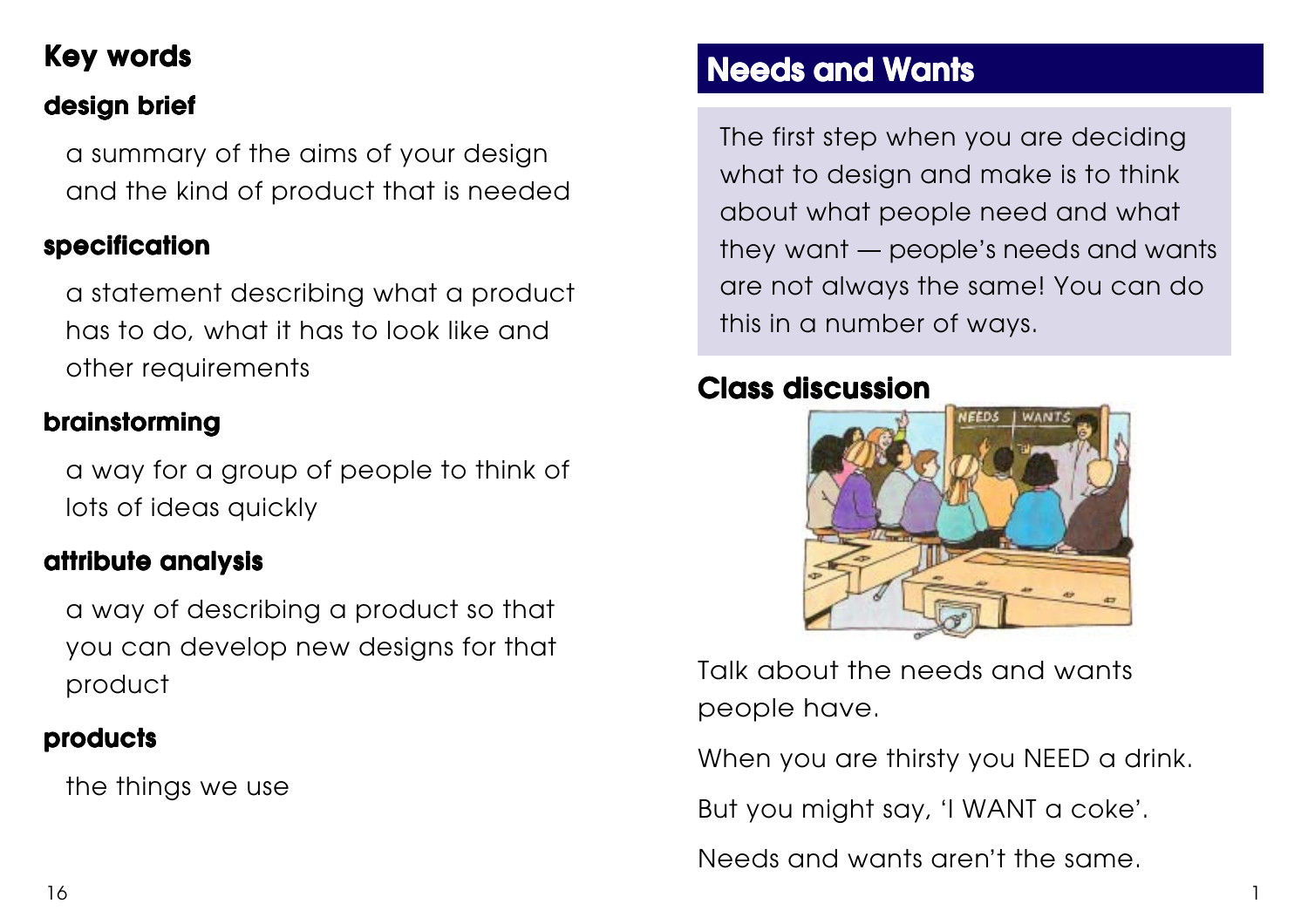### **Group discussion**



Try talking about needs and wants in a small group. Make sure everybody has their own say.

Ask yourself ...

- What do I need?
- What might somebody else need?
- What do I want?
- What might somebody else want?
- Ask yourselves these questions about each pen.
	- What other shapes could it have?
	- What other materials could be used?
	- What colours could it be?
	- what else could it cost?
	- What other style could it have?
- Use your answers to design new types of felt tip pen.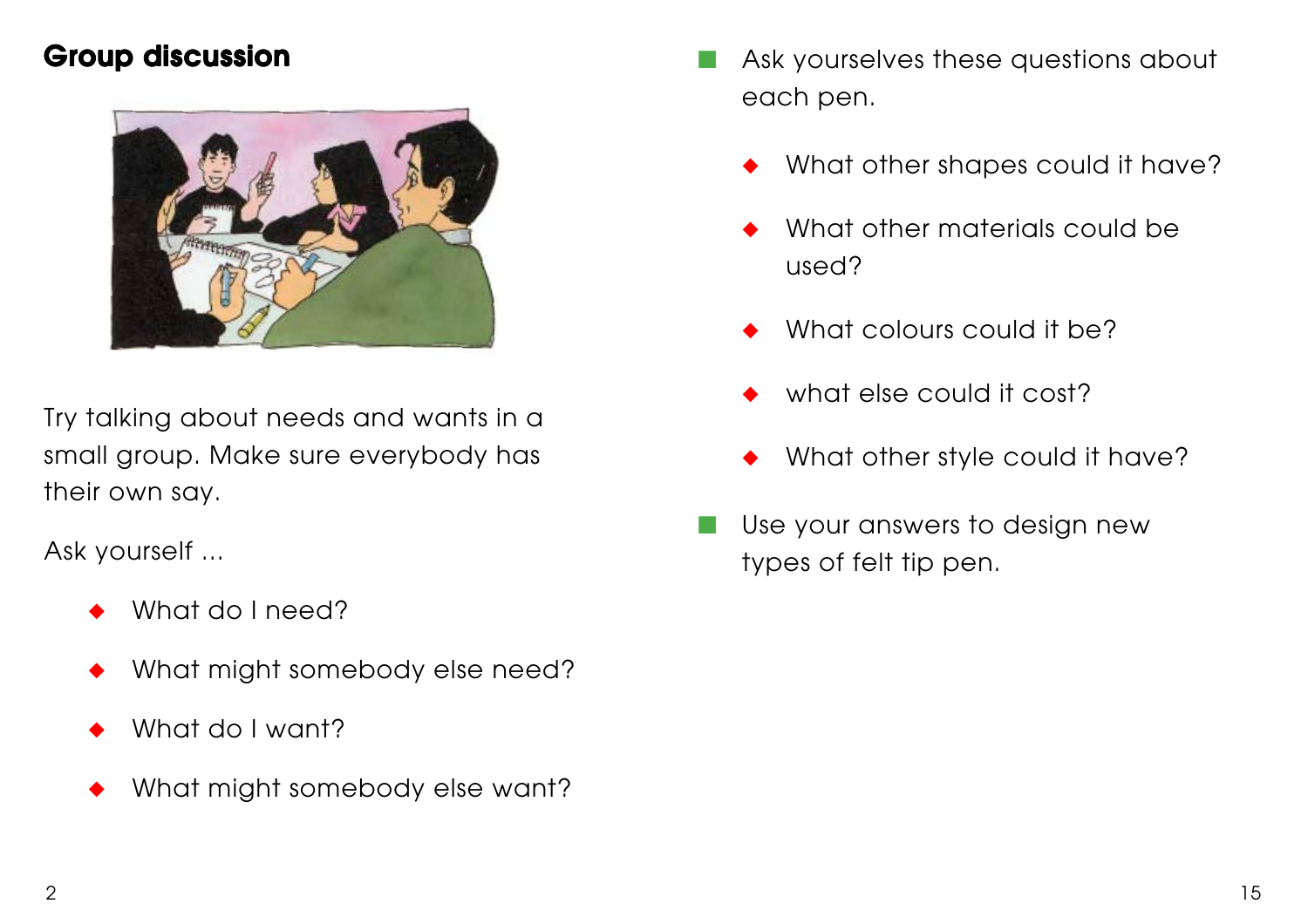### **Attribute analysis**

Looking at existing products can help you to come up with new ideas. Think about different types of felt tip pen.



### **Using PIES Using PIES**

To look more closely at needs and wants use the PIES method.



Imagine you're ill in bed. What are ...

- ◆ your **P**hysical needs?
- your **Intellectual needs?**
- ◆ your **E**motional needs?
- ◆ your **S**ocial needs?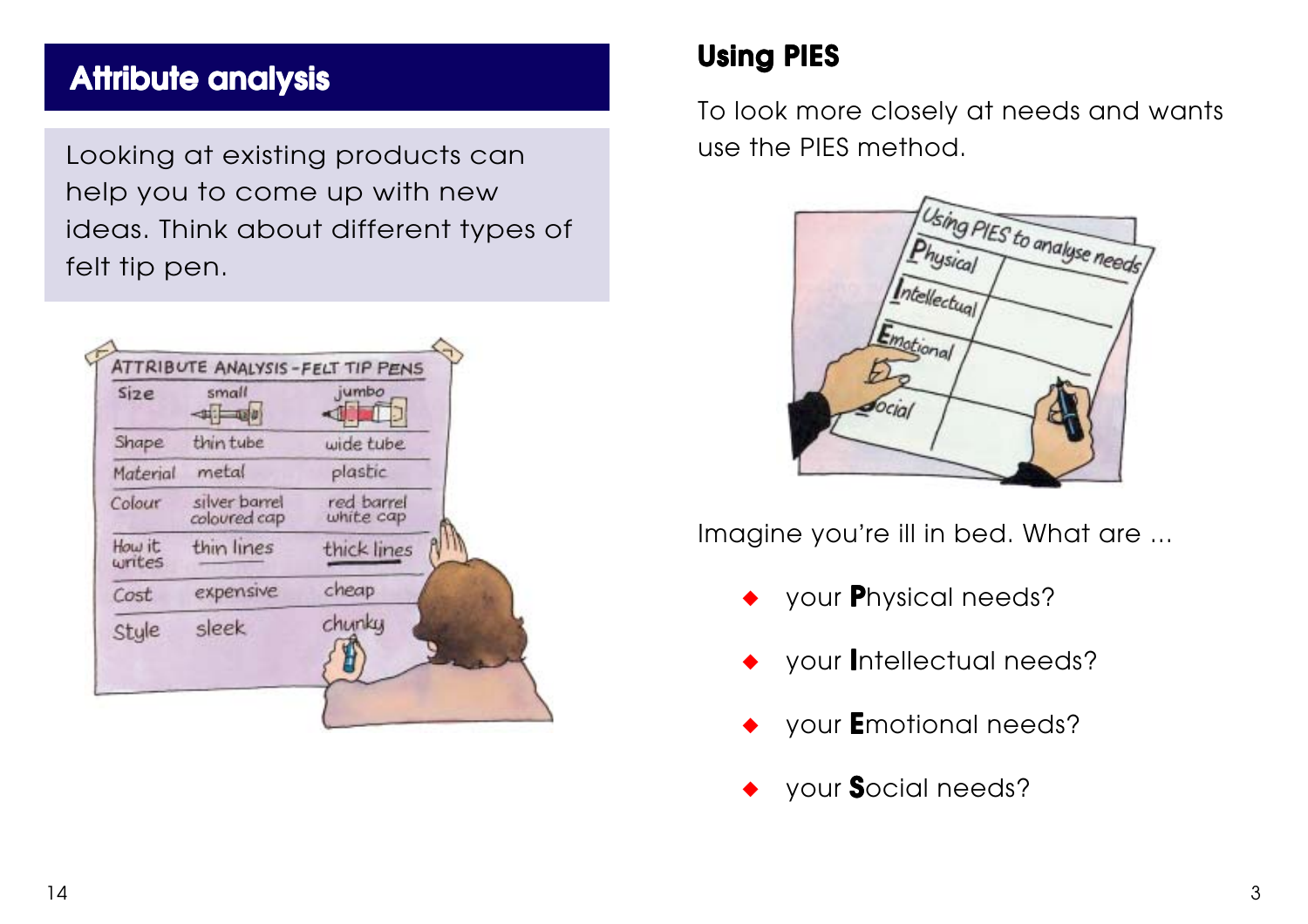## **Finding out about needs Finding out about needs and wants and wants**

It is important to find out about the needs and wants of people who might use what you make. You can do this in a number of ways.

### **Using interviews Using interviews**

Talk to people who might use the product.



- Use simple questions.
- Work them out before the interview.
- Ask to use a tape recorder.
- Give the person time to answer.

The first idea is a pea pod — an idea from nature.

A pea pod is how a pea plant holds peas.

Could this idea be used to hold other things?

- What about pills in a pill pod?
- Or hot meals in a meal pod?
- Or people in an escape pod?
- Can you think of any other pod carriers?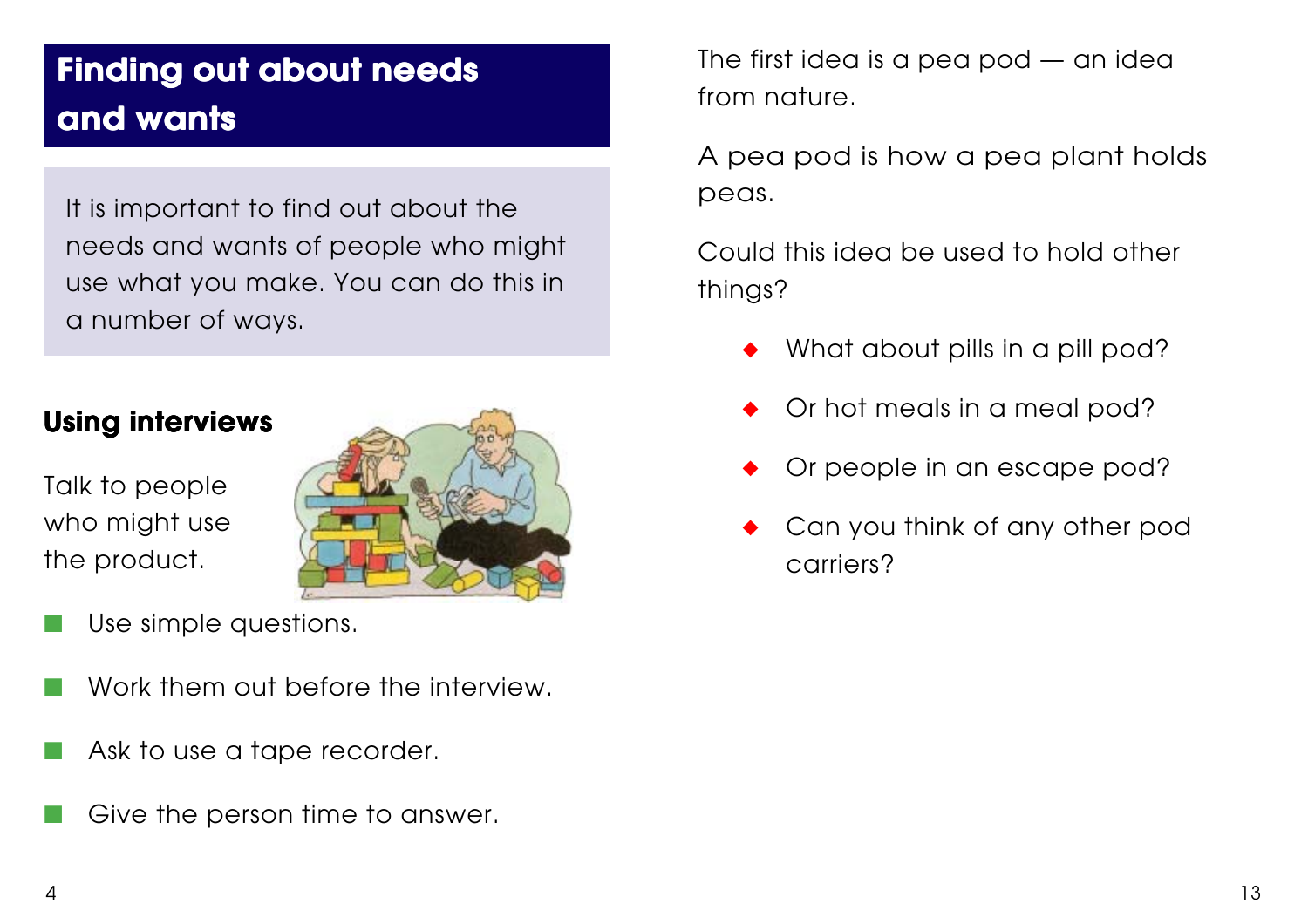### **Making connections Making connections**



You can get interesting ideas by putting different ideas together.

What questions would you ask the girl about the building bricks?

- What do you like about the bricks?
- What don't you like?
- How often would you use them?

### **Recording what people do**

Watch what people do in everyday life.



The girl is using a camera to record what people are doing in the market.

- What's good about this?
- What's bad about this?
- What else could she use?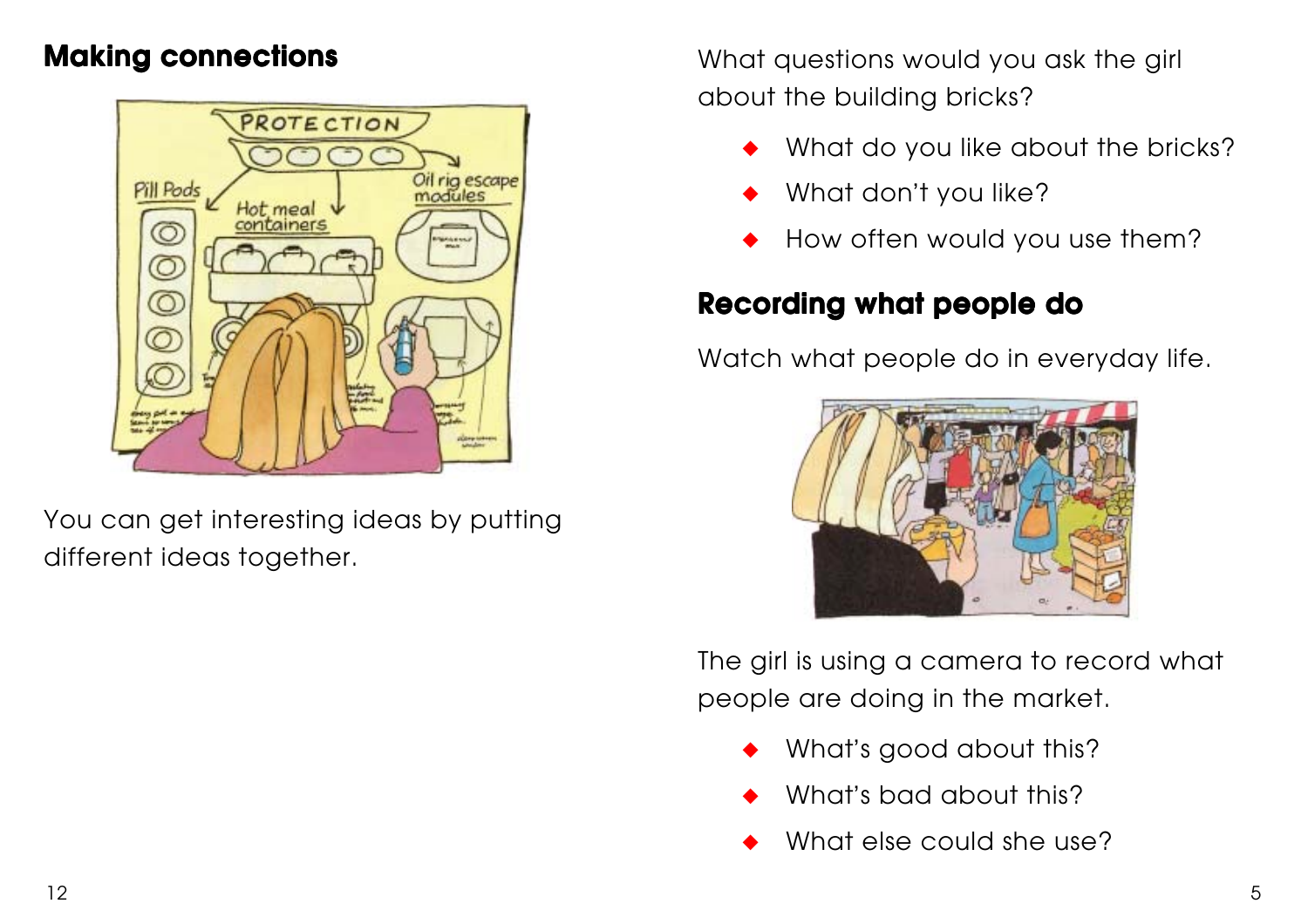### **Design brief Design brief brief**

Once you have decided what you are going to make, you need to write a design brief. Your design brief should say what your product is going to do, and why.

#### **Class discussion**



At first, the whole class will help work out the design brief.

- Think about these questions.
	- What sort of thing is it?
	- Who is it for?
	- Where will it be sold?

#### **Drawing from nature**



Drawing from nature can give you ideas. Ask yourself these questions.

- How has the boy got his ideas for shapes?
- Can you see other ideas?
- Try drawing some flowers.
	- What shapes can you find in them?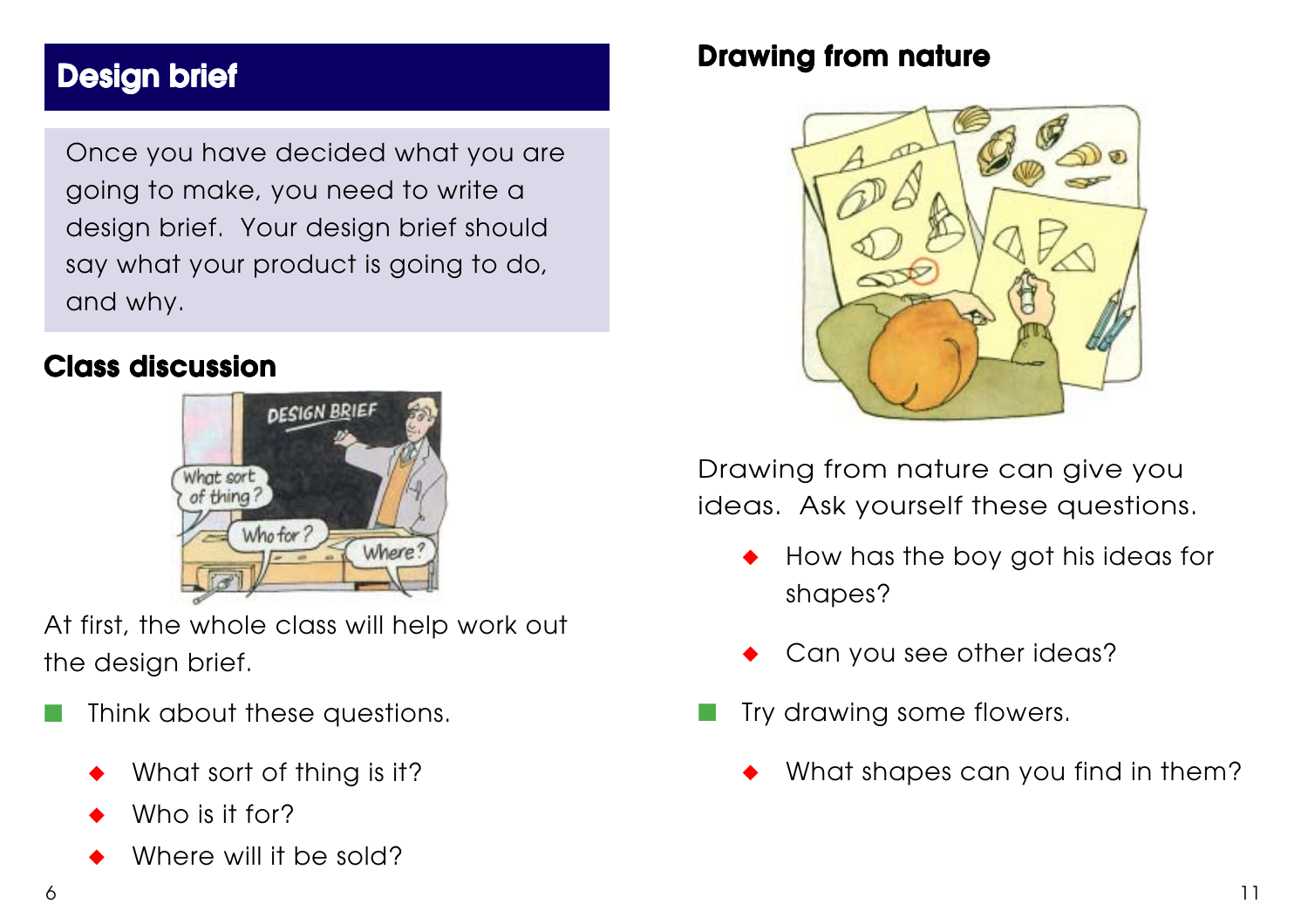### **Getting design ideas design ideas**

There are lots of ways to get ideas for your product.

#### **Brainstorming**



Brainstorming is a good way to get a lot of ideas.

- Work in a group.
- Get someone to use a flip chart.
- Make sure everyone gets a say.

### **Small group discussion Small discussion**



- Talk about the details of a design brief before your write it down.
- Use sentences that begin like this.
	- it is  $a \dots$
	- It will be used by ...
	- It will be sold at shops like ...